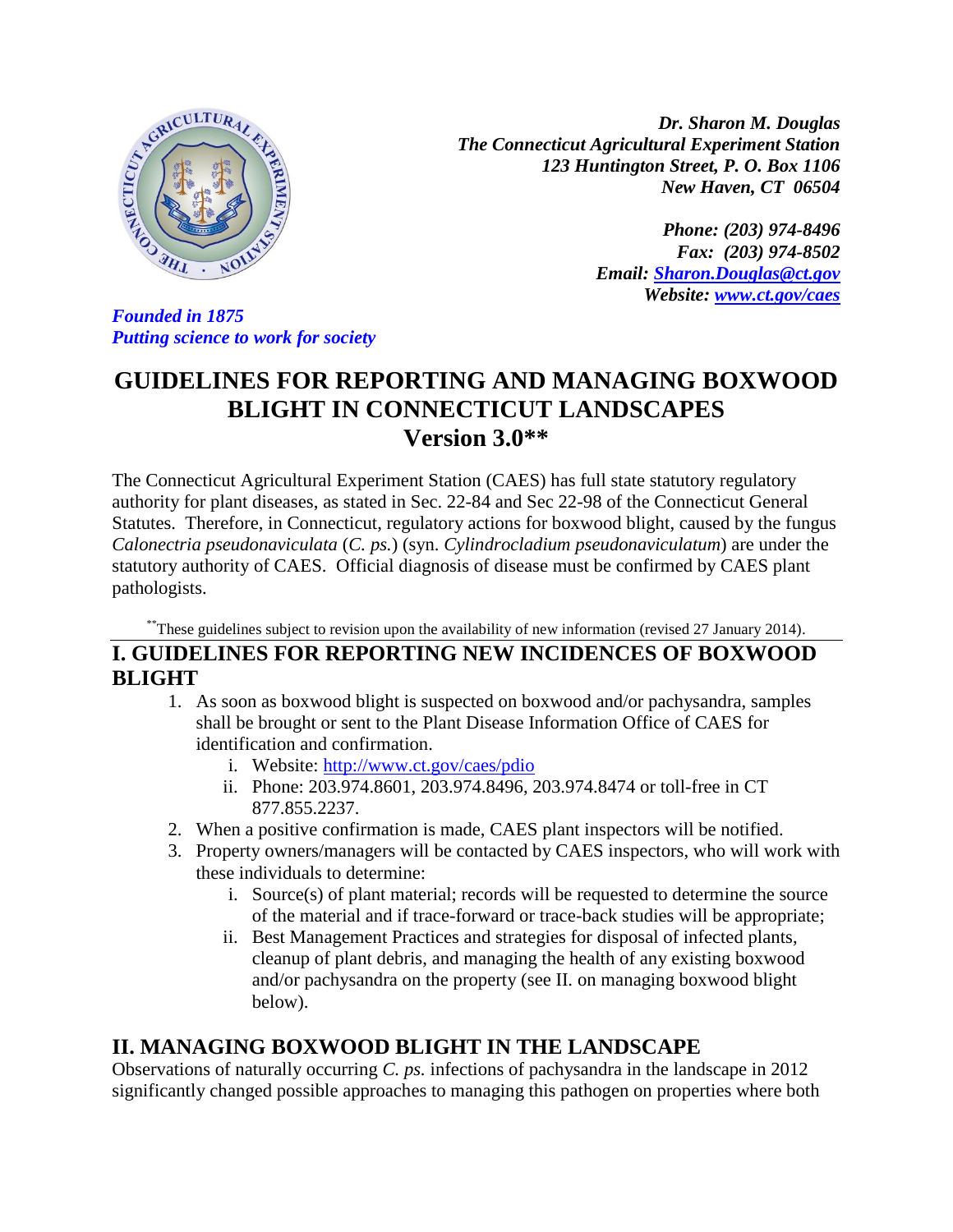hosts are present. Management guidelines based on the host plant affected are provided for boxwood, pachysandra, and the presence of both boxwood and pachysandra. Please bear in mind that this is a new disease for North America, so published scientific studies on boxwood blight are relatively few, as is information management. These management practices are based on what is known about the biology, dispersal, and survival characteristics of this plant pathogen, which will be modified as new information is available.

# **A. PROPERTIES WITH BOXWOOD ONLY:**

Once the disease has been confirmed by CAES, as follows are available options.

### **Boxwood Option 1. Total Removal**

- 1. Remove all boxwood from property and double-bag for disposal in municipal trash. Alternative: plants can be buried on the property. If buried, at least 2 feet of soil should be placed over buried plants.
- 2. Plants should NOT be composted.
- 3. Replant with plants not in the Buxaceae (e.g., not boxwood, pachysandra, or sarcococca). Consult landscaper, landscape designer, or landscape architect for assistance with plant selection.
- 4. If a property owner elects to replant with a member of the Buxaceae (e.g., boxwood, pachysandra, or sarcococca), they need to be aware that there is a continual risk of reinfection from local or unidentified sources of the boxwood blight fungus.

### **Boxwood Option 2. Selective Removal**

- 1. Remove all symptomatic boxwood plants and all adjacent, non-symptomatic boxwood within 10 feet of symptomatic plants on the property.
	- i. Double-bag plants for disposal in municipal trash, if permitted. Alternative: plants can be buried on the property. If buried, at least 2 feet of soil should be placed over buried plants.
	- ii. Plants should NOT be composted.
- 2. Remove all organic matter and plant debris by vacuuming, sweeping, or raking for proper disposal (e.g., bagged for municipal trash, buried). This should NOT be composted.
- 3. On properties where leaf debris may have been incorporated into the soil, removal of 8-12 inches of surface soil\* may be helpful to eliminate inoculum. (\*This depth has not been validated with scientific research, but is based on what is known about how boxwood leaf debris can become incorporated into most soil types.) What has been scientifically documented is the longevity/survival of the boxwood blight fungus as mycelia and microsclerotia in leaves and leaf debris for at least 5-6 years.
- 4. Replanting with boxwood (or other plants in the Buxaceae) is not suggested, since the removal protocol cannot guarantee that all sources of the fungus have been eliminated from the vicinity.
- 5. Sanitize all tools and equipment after use.
	- i. Products for sanitizing (use label rates): phenolics (e.g., Lysol concentrate); 1:10 dilution of household bleach (10% Clorox); hydrogen dioxide (e.g., ZeroTol, Oxidate); and hydrogen peroxide, peroxyacetic acid, and octanoic acid (e.g., X-3). Personal protective equipment may be necessary when handling some sanitizers.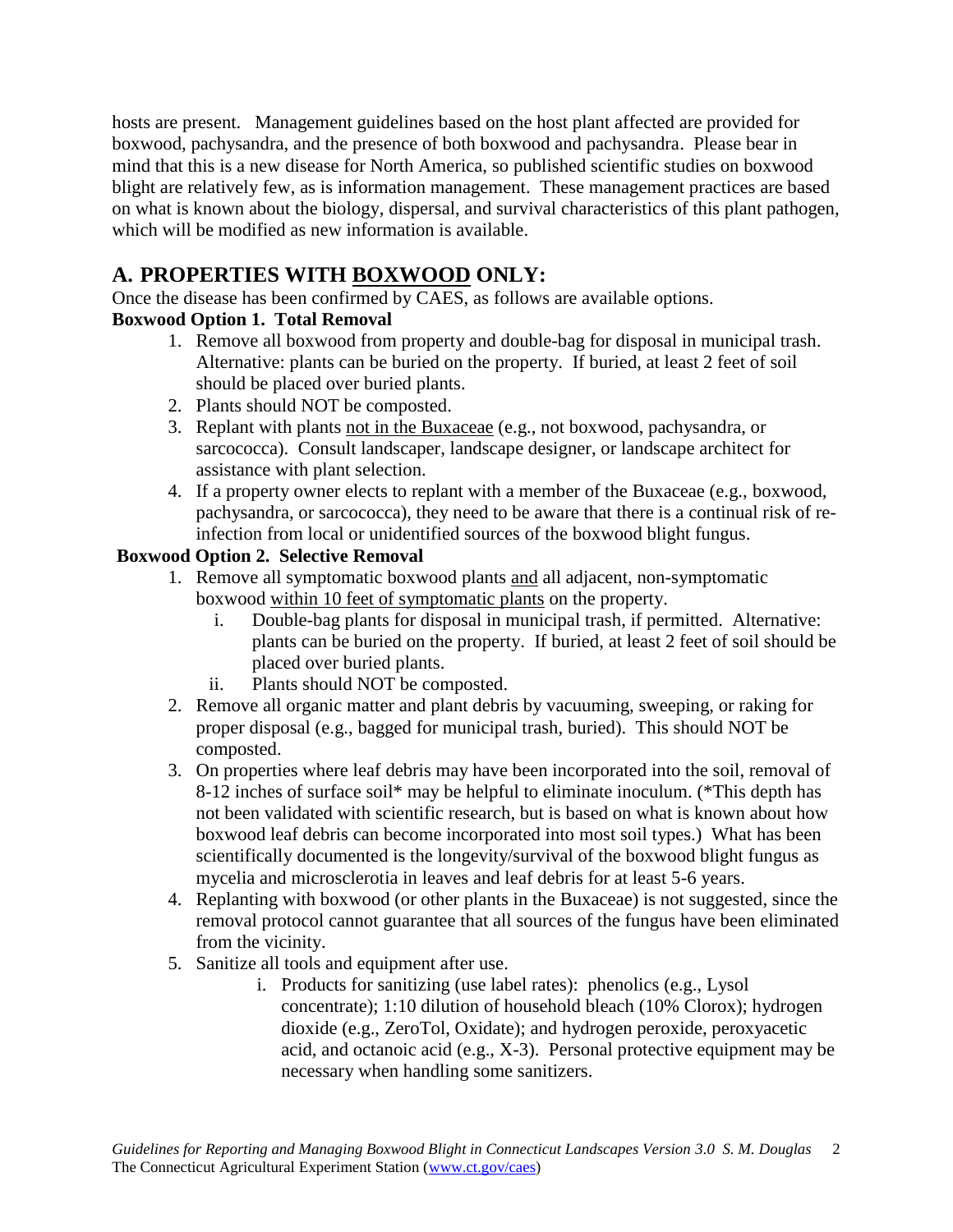- ii. Products for sanitizing boots, shoes, and clothing in the field include overthe-counter sprays (e.g., Lysol disinfectant spray).
- 6. FOR ALL REMAINING, NON-SYMPTOMATIC BOXWOOD ON PROPERTY:
	- i. Inspect for symptoms on a weekly basis for at least several months (preferably one year) after infected plants are removed.
	- ii. Any boxwood with suspicious symptoms should be sent to CAES for diagnosis and testing as previously described.
	- iii. Avoid overhead watering or working with plants when they are wet, since water is important for the spread and development of boxwood blight.
	- iv. Non-symptomatic plants can be sprayed with registered fungicides, at the discretion of the property owner.
		- a) Research on fungicide efficacy is ongoing in the U.S. This information, in combination with research from other countries that have been dealing with this disease for many years, can be used in conjunction with other management strategies previously outlined, especially when weather is favorable for disease. When there is a risk of boxwood blight occurring, fungicide applications need to be used on a regular preventive schedule. Because of the tight nature of the boxwood canopy, thorough coverage with fungicides is difficult. However, all parts of the plant need to be covered, so any sprays should be applied until run-off. Because this is a new disease for the U.S., boxwood blight will not be on any fungicide labels. A number of products are registered for use in Connecticut—some are for professional use and others are for homeowner use. All are preventative and not curative. Contact the Experiment Station for more detailed or new information. Please note: research at CAES is ongoing to determine the most effective fungicides for CT and the U.S.
		- b) Examples (not all-inclusive) of products for CT homeowner use: the fungicides chlorothalonil and mancozeb are registered for use. Since these are protectant materials, they should be applied before symptoms are observed and repeated as necessary when conditions are favorable for disease development and spread.
		- c) Examples (not all-inclusive) of products for CT professional use: the fungicides chlorothalonil, fludioxonil, mancozeb, propiconazole, pyraclostrobin, and thiophanate-methyl. These products differ significantly in their mode of action (e.g., some are more effective in inhibiting spore germination; others are more effective at inhibiting mycelial growth).
	- v. Monitor sanitation practices of anyone working with boxwood on property. All tools and equipment need to be sanitized frequently—between individual plants, beds, and plantings.
		- a) Products for sanitizing tools and equipment (use label rates and contact times of 5 minutes): phenolics (e.g., Lysol concentrate); 1:10 dilution of household bleach (10% Clorox); hydrogen dioxide (e.g., ZeroTol, Oxidate); and hydrogen peroxide, peroxyacetic acid, and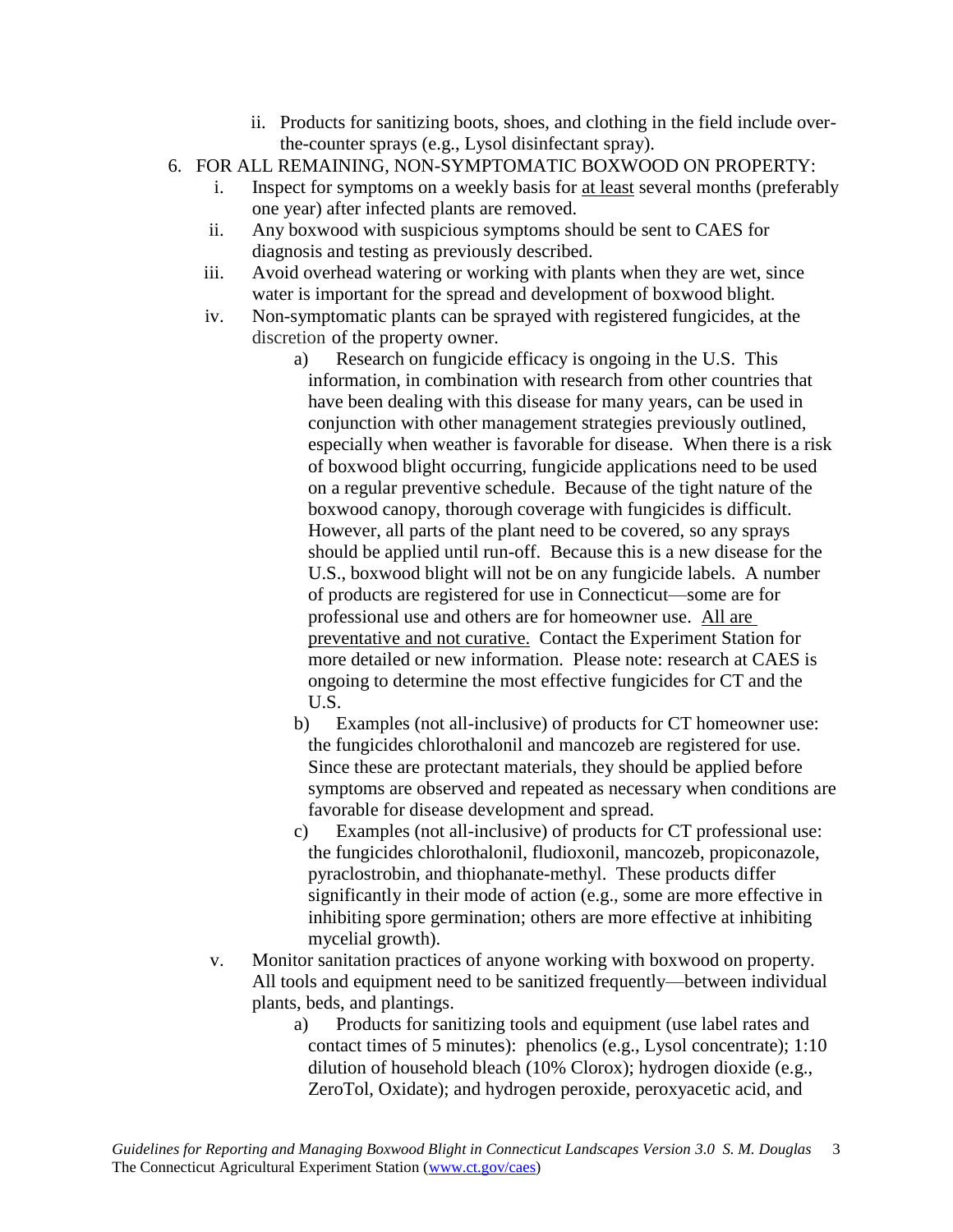octanoic acid (e.g., X-3). Personal protective equipment may be necessary when handling some sanitizers.

- b) Products for sanitizing boots, shoes, and clothing in the field include over-the-counter sprays (e.g., Lysol disinfectant spray).
- vi. Monitor activities of pets, children, or toys in order to minimize the potential for movement and spread of the sticky fungal spores.
- 7. Keep accurate records.
	- i. Locations of symptomatic plants;
	- ii. Source and date of original plantings (if known);
	- iii. Locations of remaining boxwood plantings on the property;
	- iv. Mortality due to any cause;
	- v. All fungicide applications (date and rate of product).

# **B. PROPERTIES WITH PACHYSANDRA ONLY:**

Once the disease has been confirmed by CAES, as follows are available options.

### **Pachysandra Option 1. Total Removal**

- 1. Remove all pachysandra from property and double-bag for disposal in municipal trash. Alternative: plants can be buried on the property. If buried, at least 2 feet of soil should be placed over buried plants.
- 2. Plants should NOT be composted.
- 3. Replant with plants not in the Buxaceae (e.g., not boxwood, pachysandra, or sarcococca). Consult landscaper, landscape designer, or landscape architect for assistance with plant selection.
- 5. If a property owner elects to replant with a member of the Buxaceae (e.g., boxwood, pachysandra, or sarcococca), they need to be aware that there is a continual risk of reinfection from local or unidentified sources of the boxwood blight fungus.

### **Pachysandra Option 2. Selective Removal**

- 2. Remove all symptomatic pachysandra plants and all adjacent, non-symptomatic pachysandra within 10 feet of symptomatic plants on the property.
	- i. Double-bag plants for disposal in municipal trash, if allowed. Alternative: plants can be buried on the property. If buried, at least 2 feet of soil should be placed over buried plants.
	- ii. Plants should NOT be composted.
- 3. Remove all organic matter and plant debris by vacuuming, sweeping, or raking for proper disposal (e.g., bagged for municipal trash, buried). This should NOT be composted.
- 4. On properties where leaf debris may have been incorporated into the soil, removal of 8-12 inches of surface soil\* may be helpful to eliminate inoculum. (\*This depth has not been validated with scientific research, but is based on what is known about how boxwood leaf debris can become incorporated into most soil types.) What has been scientifically documented is the longevity/survival of the boxwood blight fungus as mycelia and microsclerotia in leaves and leaf debris for at least 5-6 years.
- 5. Replanting with pachysandra (or other plants in the Buxaceae) is not suggested, since the removal protocol cannot guarantee that all sources of the fungus have been eliminated from the vicinity.
- 6. Sanitize all tools and equipment after use.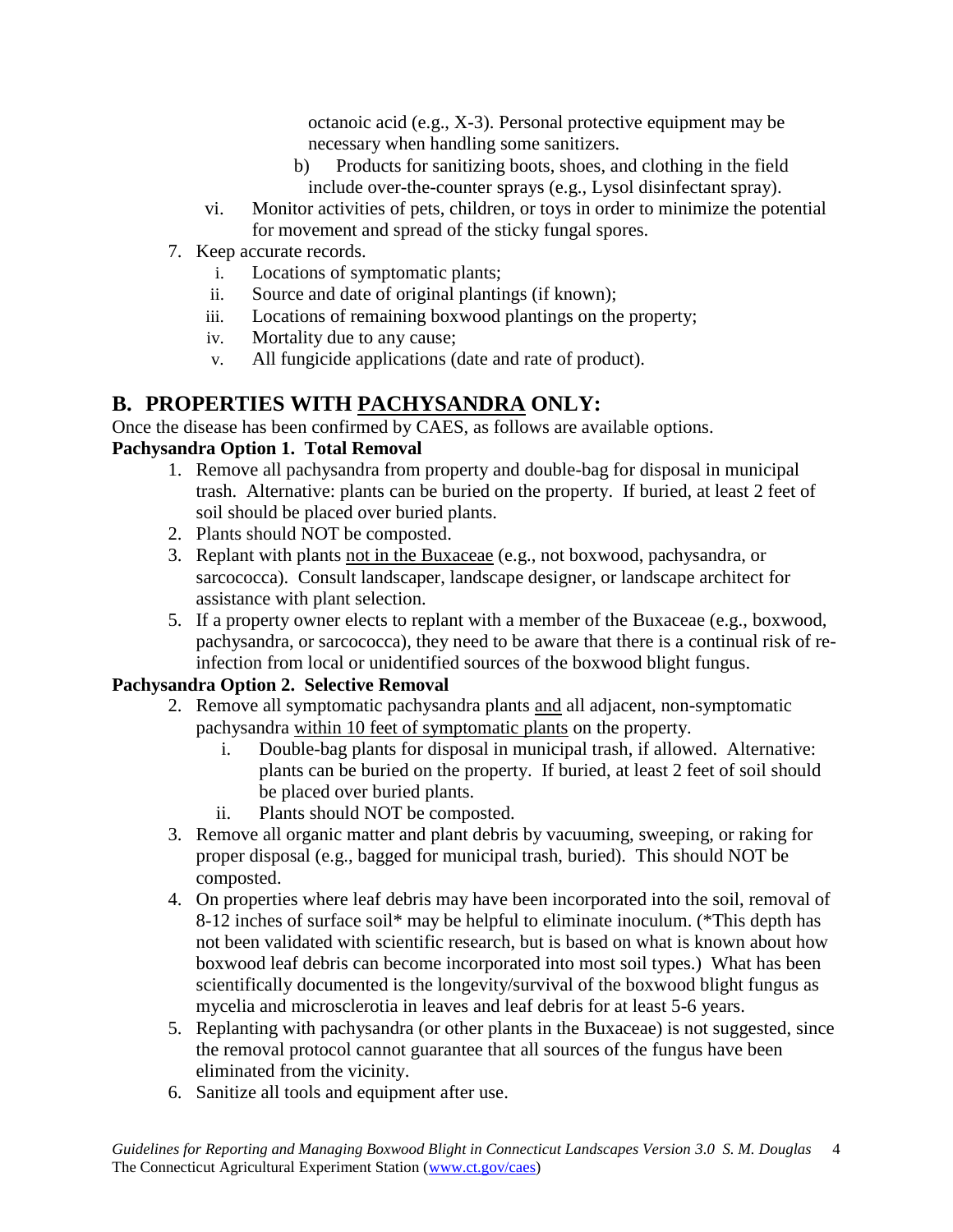- i. Products for sanitizing (use label rates and contact times of 5 minutes): phenolics (e.g., Lysol concentrate); 1:10 dilution of household bleach (10% Clorox); hydrogen dioxide (e.g., ZeroTol, Oxidate); and hydrogen peroxide, peroxyacetic acid, and octanoic acid (e.g., X-3). Personal protective equipment may be necessary when handling some sanitizers.
- ii. Products for sanitizing boots, shoes, and clothing in the field include overthe-counter sprays (e.g., Lysol disinfectant spray).
- 7. FOR ALL REMAINING, NON-SYMPTOMATIC PACHYSANDRA ON PROPERTY:
	- i. Inspect for symptoms on a weekly basis for at least several months (preferably one year) after infected plants are removed.
	- ii. Any pachysandra with suspicious symptoms should be sent to CAES for diagnosis and testing as previously described.
	- iii. Avoid overhead watering or working with plants when they are wet, since water is important for the spread and development of boxwood blight.
	- iv. Non-symptomatic plants can be sprayed with registered fungicides, at the discretion of the property owner.
		- a) Research on fungicide efficacy is ongoing in the U.S. This information, in combination with research from other countries that have been dealing with this disease for many years, can be used in conjunction with other management strategies previously outlined, especially when weather is favorable for disease. When there is a risk of boxwood blight occurring, fungicide applications need to be used on a regular preventive schedule. When there is a risk of boxwood blight occurring, fungicide applications need to be used on a regular preventive schedule. Because of the growth habit of pachysandra, thorough coverage with fungicides is difficult. However, all parts of the plant need to be covered, so any sprays should be applied until runoff. Because this is a new disease for the U.S., boxwood blight will not be on any fungicide labels. A number of products are registered for use in Connecticut—some are for professional use and others are for homeowner use. All are preventative and not curative. Contact the Experiment Station for more detailed or new information. Please note: research at CAES is ongoing to determine the most effective fungicides for CT and the U.S.
		- b) Examples (not all-inclusive) of products for CT homeowner use: the fungicides chlorothalonil and mancozeb are registered for use. Since these are protectant materials, they should be applied before symptoms are observed and repeated as necessary when conditions are favorable for disease development and spread.
		- c) Examples (not all-inclusive) of products for CT professional use: the fungicides boscalid + pyraclostrobin, chlorothalonil, fludioxonil, mancozeb, and thiophanate-methyl. These products differ significantly in their mode of action (e.g., some are more effective in inhibiting spore germination; others are more effective at inhibiting mycelial growth).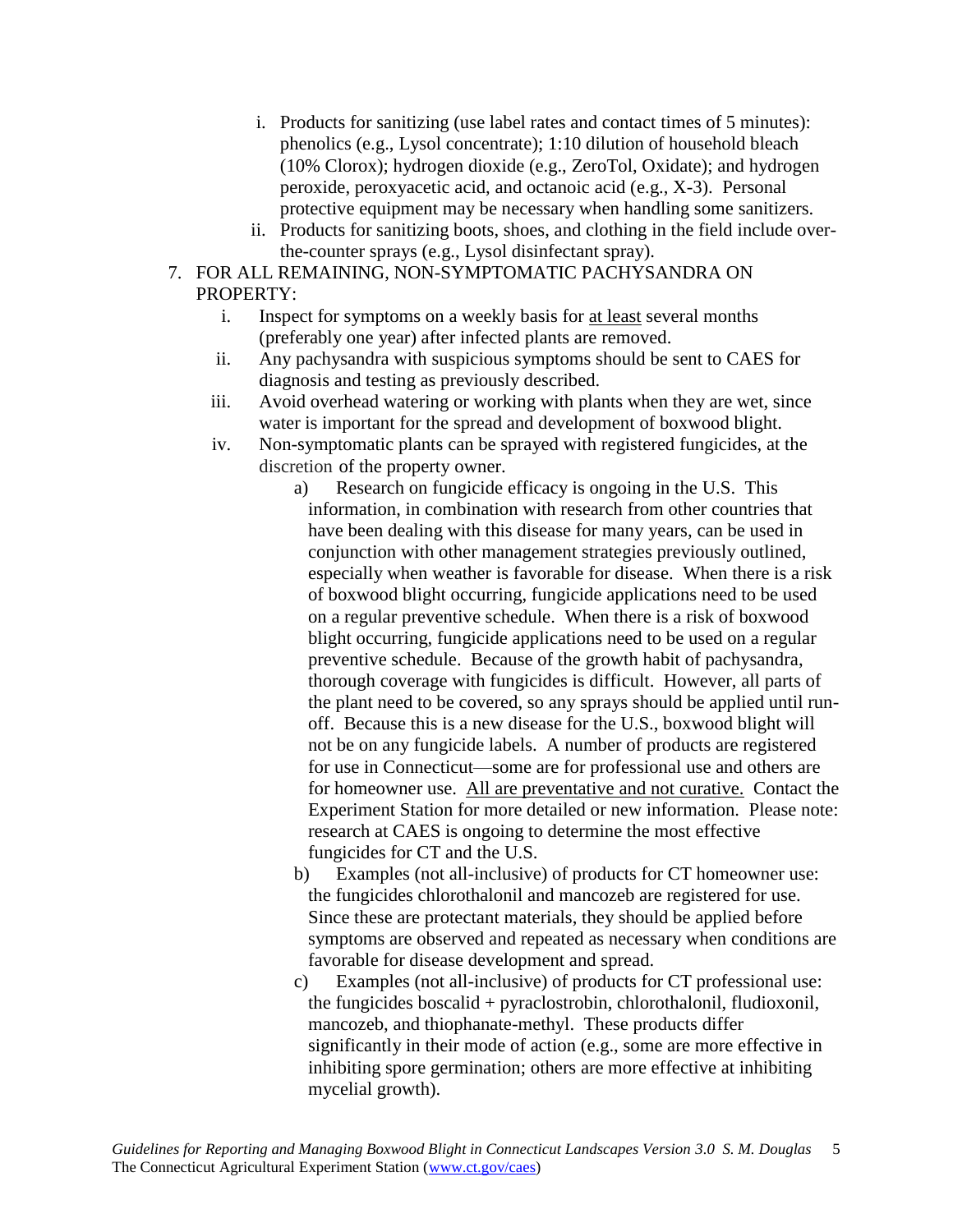- v. Monitor sanitation practices of anyone working with pachysandra on property. All tools and equipment need to be sanitized frequently—between beds and plantings.
	- a) Products for sanitizing (use label rates and contact times of 5 minutes): phenolics (e.g., Lysol concentrate); 1:10 dilution of household bleach (10% Clorox); hydrogen dioxide (e.g., ZeroTol, Oxidate); and hydrogen peroxide, peroxyacetic acid, and octanoic acid (e.g., X-3). Personal protective equipment may be necessary when handling some sanitizers.
	- b) Products for sanitizing boots, shoes, and clothing in the field include over-the-counter sprays (e.g., Lysol disinfectant spray).
- vi. Monitor activities of pets, children, or toys in order to minimize the potential for movement and spread of the sticky fungal spores.
- 8. Keep accurate records.
	- i. Locations of symptomatic pachysandra plants;
	- ii. Source and date of original plantings (if known);
	- iii. Locations of remaining pachysandra plantings on the property;
	- iv. Mortality due to any cause;
	- v. All fungicide applications (date and rate of product).

## **C. PROPERTIES WITH BOTH BOXWOOD AND PACHYSANDRA:**

When both hosts are present on a property that is diagnosed with boxwood blight, it will be very difficult to effectively control or manage this disease and keep both of the hosts in the landscape. Once the fungus is present, regardless of the host, the known biology of this pathogen suggests that it will likely persist and serve as a continual source of inoculum for that property and for any neighboring properties with boxwood or pachysandra. It is not known if this fungus can be successfully eradicated once it is present in the landscape.

#### **Boxwood and Pachysandra Option 1 Total Removal**

- 1. Remove all boxwood and pachysandra from property and double-bag for disposal in municipal trash. Alternative: plants can be buried on the property. If buried, at least 2 feet of soil should be placed over buried plants.
- 2. Plants should NOT be composted.
- 3. Replant with plants not in the Buxaceae (e.g., not boxwood, pachysandra, or sarcococca). Consult landscaper, landscape designer, or landscape architect for assistance with plant selection.
- 4. Since host plants will no longer be present on the property, boxwood blight should no longer be an issue.

#### **Boxwood and Pachysandra Option 2 Removal of Boxwood**

- 1. Remove all boxwood (symptomatic and non-symptomatic) from property and doublebag for disposal in municipal trash. Alternative: plants can be buried on the property. If buried, at least 2 feet of soil should be placed over buried plants.
- 2. Plants should NOT be composted.